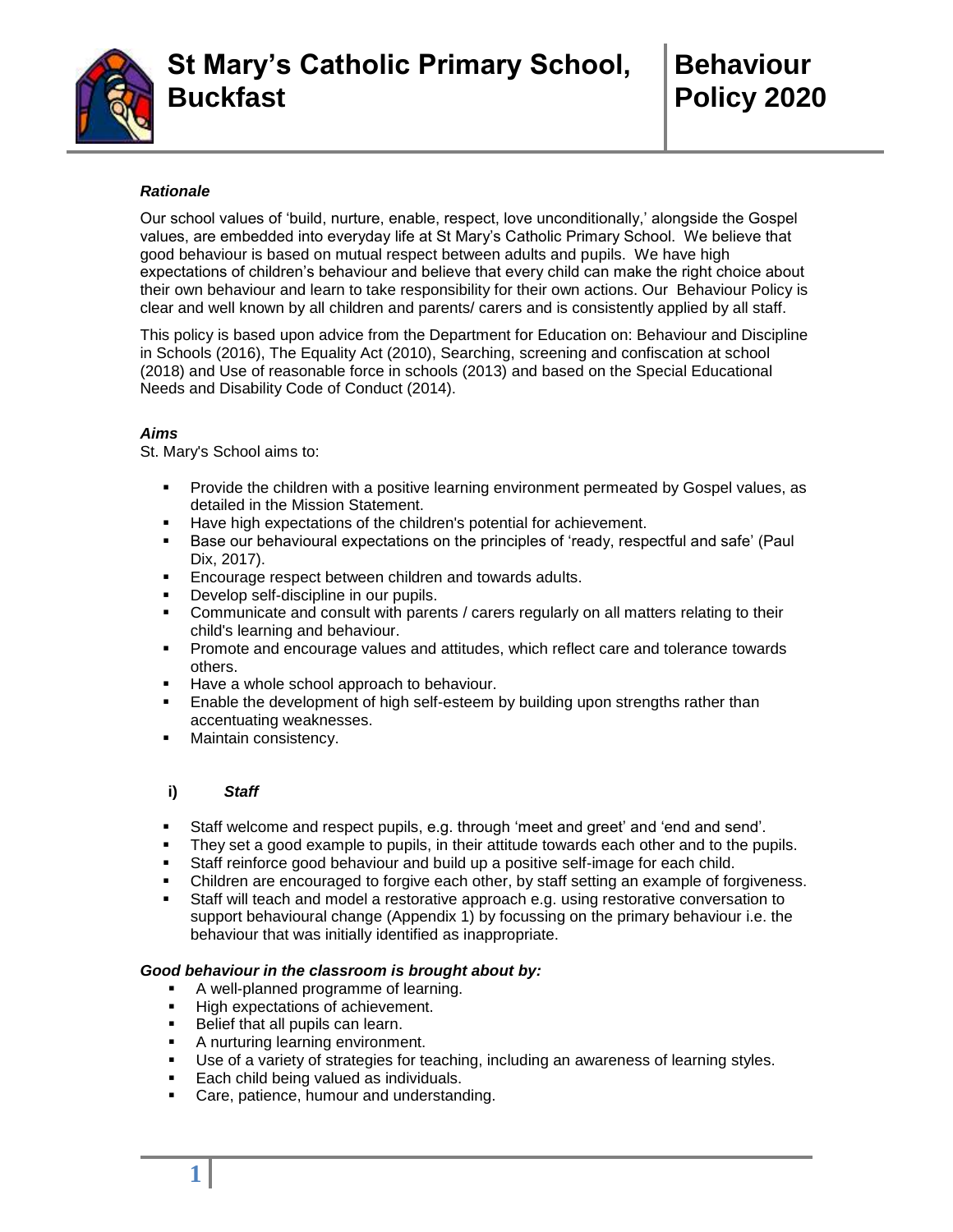- Praising and encouraging those who are working and behaving well.
- Describing the effects of the behaviour not the behaviour itself.

#### **S***trategies for supporting behaviour include:*

- Respond calmly to inappropriate behaviour this may involve asking a colleague to take the lead in a situation, using agreed strategies to alert colleagues to this.
- **Listen closely to children.**
- Encourage self-reliance and resilience through Building Learning Power (BLP) which is used throughout the school.
- **Ensure the children understand the rules and expectations of good behaviour.**
- Address inappropriate behaviour by offering choices and implementing a restorative approach.

Each year, the Class Teacher will establish, with the children, a class code of conduct or charter for their class. These should be kept simple and age appropriate based on the principles of 'ready, respectful and safe'.

#### *Ii) Headteacher*

The headteacher is also responsible for reviewing and approving this policy and will ensure that the school environment encourages positive behaviour. He/ she will also ensure that staff deal effectively with poor behaviour and will monitor how staff implement this policy to ensure rewards and sanctions are applied consistently.

#### *iii) Local Governing Body*

The Local Governing Body is responsible for monitoring this Behaviour Policy's effectiveness and holding the teacher to account for its implementation.

#### *iv) The Role of the Parents/ Carers*

Parents / carers play a vital role in shaping the attitudes which produce good behaviour in school. As a staff, therefore, we aim to develop an active partnership with our parents / carers through good communication, which goes beyond the provision of formal parental interviews.

If a pupil is experiencing behaviour difficulties, it is important that the parents / carers are involved early in the process to enable them to work with the teacher to help the pupil modify the behaviour.

If a specific programme of rewards and sanctions needs to be introduced, it is important that the pupil, parent / carer, and teacher are working together for the good of the child. This approach helps the pupil to develop sound values and attitudes. The child will appreciate the need for fairness and self - discipline and respect authority at home, school and within the wider community (please refer to the home school agreement).

The Behaviour Policy is always available through the school website, or a hard copy is available from the school office on request.

#### *Rewards and sanctions*

We want to reward those children who demonstrate appropriate behaviour which reflects our core values. It is important that all children see the system as fair. The rewards and sanctions are included in Appendix 2, attached to this policy.

When a child's behaviour is 'consistently' inappropriate, and the normal procedures for modifying behaviour are ineffective, then a My Plan / Individual Behaviour Plan (IBP) will be drawn up (Appendix 3). This should involve the child, parents / carers, class teacher and SEND Coordinator of the school. The specific behavioural problems must be identified, and SMART targets should be developed. Full teacher, parent / carer and child involvement should be encouraged to help create and fulfil the targets set.

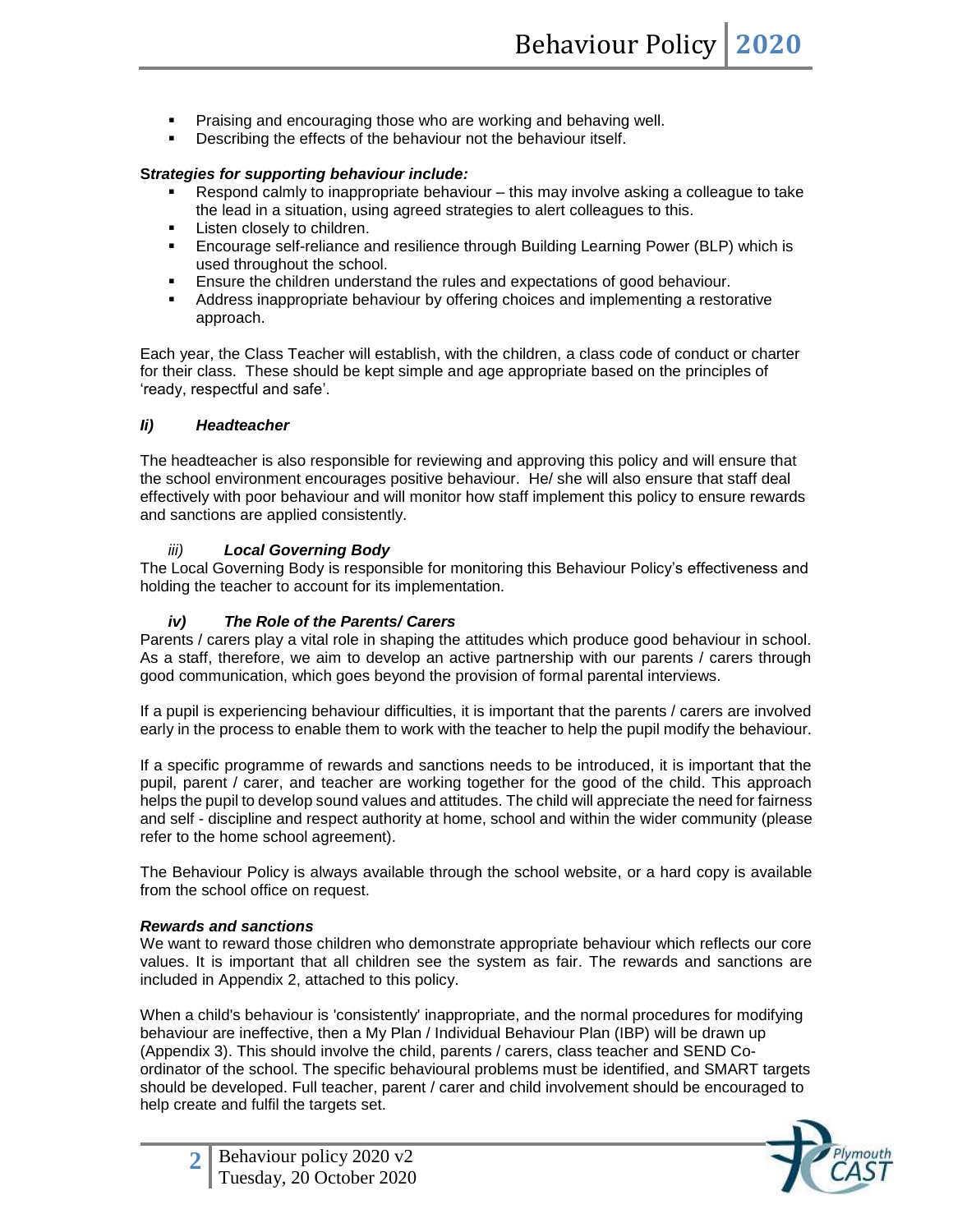It is useful to discuss the rewards that a child will receive if the target behaviours are achieved within the agreed time limit. It is important that, particularly where there are several behaviours that the child needs to change, it is beneficial to focus on no more than 3 or 4 at a time.

If a child is not responding to the targets on the My Plan / IBP, then advice and support from external agencies, for example, the Behaviour Support Team, should be sought. The Educational Psychologist will help identify the child's difficulties and will help to draw up a programme to support their needs. Full staff support will also be provided to assist the class teacher. Parents / carers will be involved throughout the process.

In some circumstances staff may use reasonable force to restrain a pupil, for example to stop them from hurting themselves or others. Incidents of physical restraint would always be used as a last resort and recorded and reported to parents (Appendix 4), in line with our 'Touch' policy. School staff are trained in Passive Intervention Strategies (PIPs) through Devon Local Authority.

In very extreme cases the Head teacher may decide to exclude a pupil (see statutory DfE guidance *'Exclusions from maintained schools, academies and pupil referral units in England 2017*).

#### **Anti-bullying**

The school approach to dealing with bullying is included as Appendix 2 to this policy. As part of the PSHE curriculum, pupils can discuss the issue of bullying. Older pupils are also involved in creating and reviewing an Anti-Bullying policy for pupils, which is written in child friendly language (see Appendix 3).

#### *Training*

Behaviour management forms part of continuous professional development. Staff in school have also been provided with training in Passive Intervention Strategies (PIPs) through Devon Local Authority and receive annual updates.

#### *Policy Review*

This Behaviour Policy will be reviewed by the Head teacher and Local Governing Body every year.

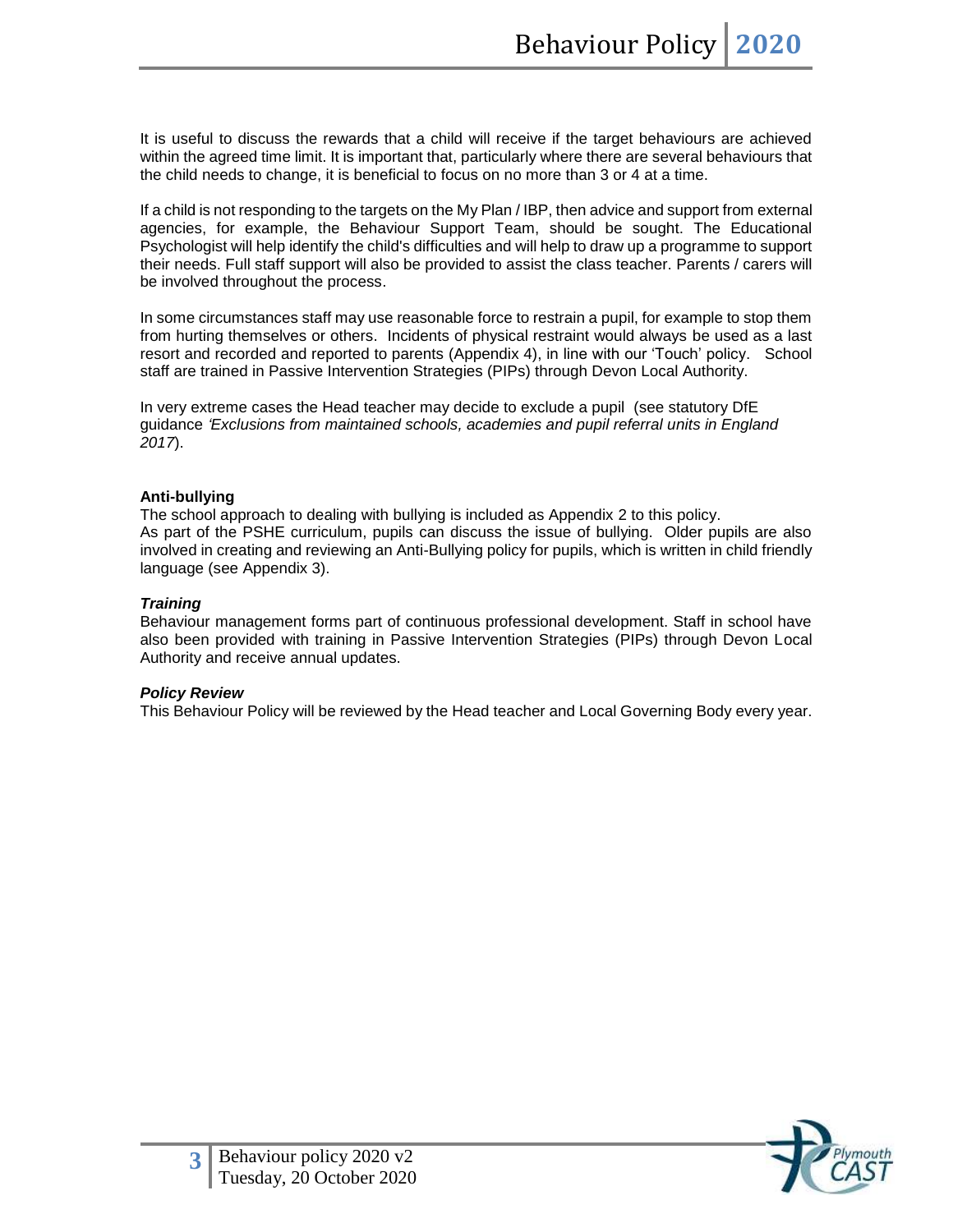# **Appendix 1**

### **Record of Restorative Meeting**

|                                         | Class                                              |  |  |  |  |  |
|-----------------------------------------|----------------------------------------------------|--|--|--|--|--|
| Others involved:                        |                                                    |  |  |  |  |  |
|                                         |                                                    |  |  |  |  |  |
|                                         |                                                    |  |  |  |  |  |
|                                         |                                                    |  |  |  |  |  |
|                                         |                                                    |  |  |  |  |  |
| 1. What happened?                       | What were you thinking about at the<br>2.<br>time? |  |  |  |  |  |
|                                         |                                                    |  |  |  |  |  |
|                                         |                                                    |  |  |  |  |  |
|                                         |                                                    |  |  |  |  |  |
|                                         |                                                    |  |  |  |  |  |
|                                         |                                                    |  |  |  |  |  |
|                                         |                                                    |  |  |  |  |  |
| 3.<br>Who has been affected by what you | How can you make<br>4.                             |  |  |  |  |  |
| did?                                    | things right and what<br>can you do to stop        |  |  |  |  |  |
|                                         | this happening<br>again?                           |  |  |  |  |  |
|                                         |                                                    |  |  |  |  |  |
|                                         |                                                    |  |  |  |  |  |
|                                         |                                                    |  |  |  |  |  |
| Signed:                                 | Signed:                                            |  |  |  |  |  |
|                                         |                                                    |  |  |  |  |  |
| Signed:                                 | Signed:                                            |  |  |  |  |  |
| Signed:                                 | Signed:                                            |  |  |  |  |  |
|                                         |                                                    |  |  |  |  |  |



**4**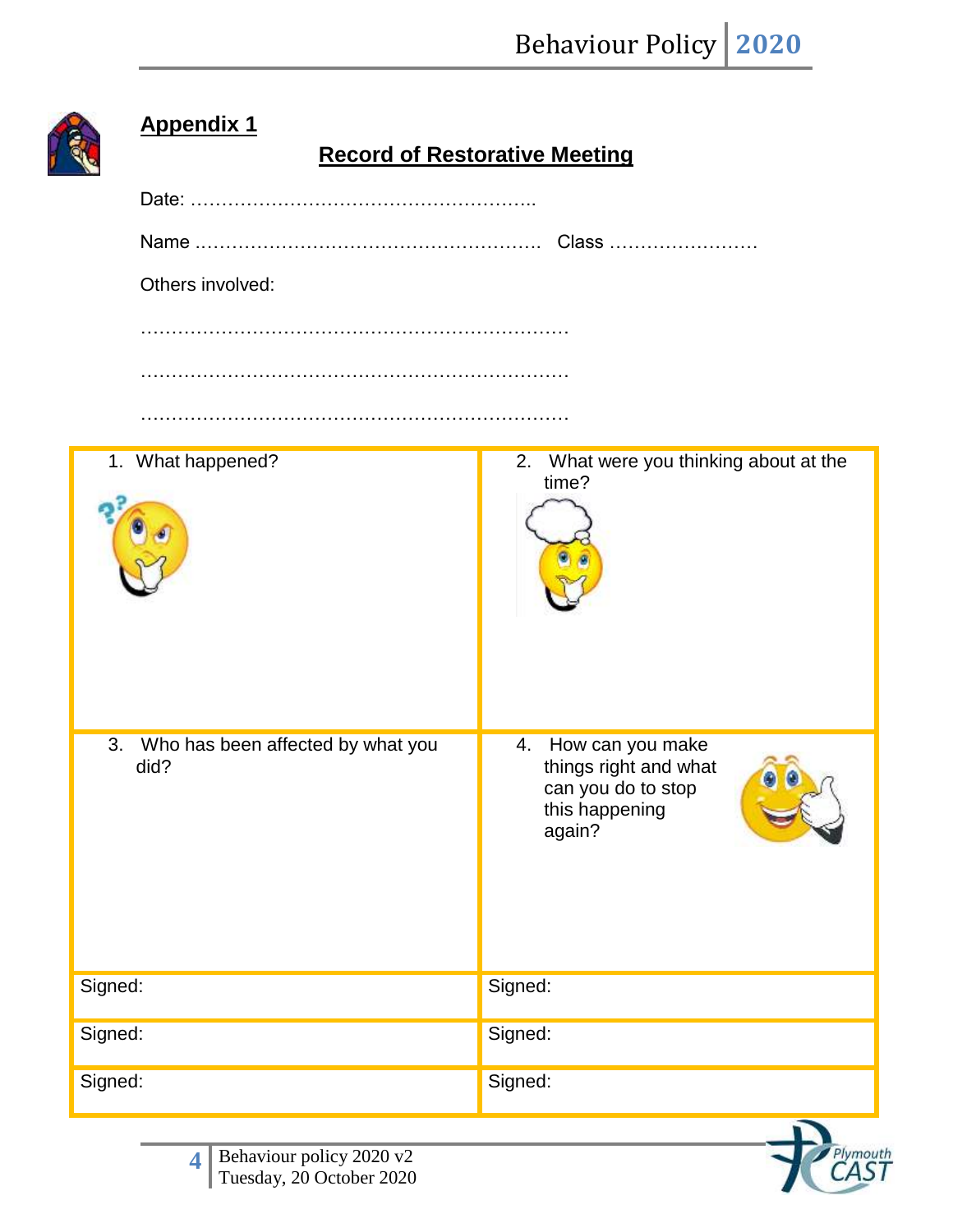### **Appendix 2**

### **REWARDS**

- Pupils who have shown effort may be written into the Golden Book for their class. Names of these pupils are read out during the weekly Achievement Assembly with the whole school (or class due to COVID 19 restrictions) .
- Teachers may also reward pupils for good work and behaviour as a matter of course during the school day e.g. stickers, notes home.
- Each week a pupil from each class will be awarded with a learning certificate linked to the principles of Building Learning Power (BLP).Children who are presented with certificates are also featured in the school newsletter each week.
- A pupil in each class is also awarded 'WOW' award (Witness of the Week) for behaviour that has exemplified one of the Gospel values (humility, compassion, kindness, justice, forgiveness, reconciliation, integrity, peace, and courage).
- A sports award is presented to a pupil from each class by our Sports Coach for their contribution during the sports sessions that week.
- Occasionally, a member of staff will nominate a child for a Headteacher's award, for work, effort, or behaviour.
- Each child who achieves 97% attendance or above receives an Attendance Certificate at the end of each half term. The names of the children who have 99 – 100% attendance at the end of each term will have the chance to win a family day ticket for Woodlands Leisure Park. Each term will be a new start for this reward *(this reward is currently suspended due to COVID 19 risk assessments).*
- One pupil from each class is selected as 'Pupil of the Term' for exceptional effort. These are presented in the Achievement Assembly at the end of the Autumn, Spring and Summer term.
- At the end of each academic year, there are several awards given to Year 6 pupils in the form of trophies. These include the Sheila Cocks Award, Helen Foundation for the Arts, Curriculum Award, Sportsperson Awards and Spirit of Devon.

## **SANCTIONS**

- A child is reminded about making positive behaviour choices and given examples of what these might be.
- A child receives a verbal warning from an adult about their behaviour. They are offered choices to support them to change their behaviour and are reminded about what the consequences of their continued behaviour will be.
- If behaviour continues child is asked to move place.
- If behaviour still continues a child may be asked to take their work to the Headteacher (or senior member of staff in the Headteacher's absence) who will speak to them about their behaviour.
- A child may be asked to complete any unfinished work because of his / her behaviour at break times or parents / carers may be informed and the work sent home.

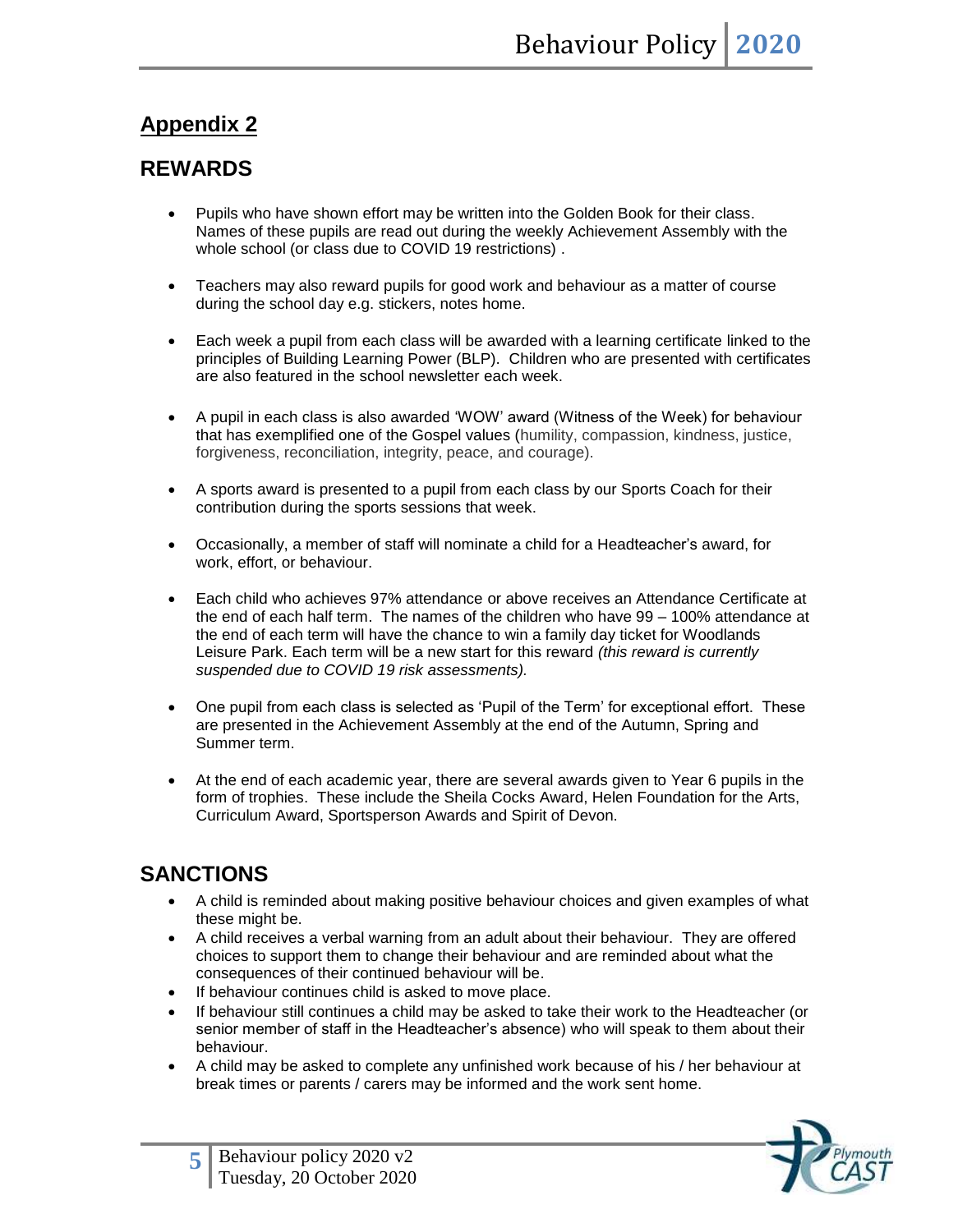- Any problems involving behaviour which are referred to the Head teacher are recorded on our CPOMs recording system.
- If a child is spoken to by the Headteacher, parents / carers may be contacted by the Head teacher about the behaviour depending on the severity.
- For the rare occasions when a child's behaviour becomes severe or unacceptable, the child's parents / carers are contacted. In these circumstances, the child may be removed from a particular situation for his or her own safety or for the safety of others. On such an occasion, trained staff will use positive handling techniques as outlined in the Passive Intervention Procedures course (PIPs) and recommended by Devon Local Authority and a record of this behaviour will be made and shared with parents/ carers (Appendix 4)
- The Headteacher will always become involved if any behaviour issues become persistent.

For those children who require additional support, a My Plan or an Individual Behaviour Plan (IBP) will be drawn up. Where an IBP is given, the rewards and sanctions may be slightly adjusted to accommodate the child's needs.

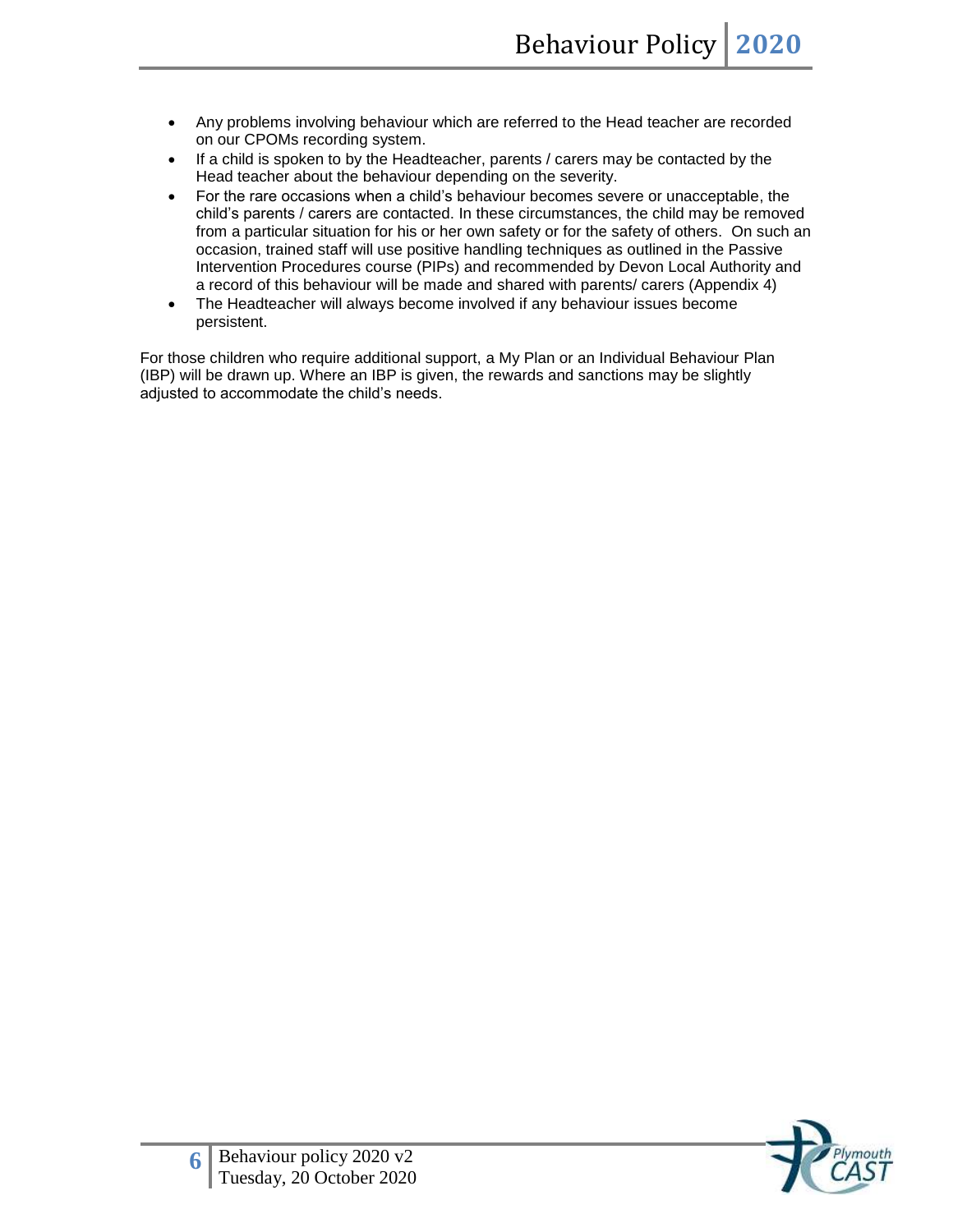# **Appendix 3**

# **Individual Behaviour Plan**

| Name:                                       |                              | Date: | Review date: |
|---------------------------------------------|------------------------------|-------|--------------|
| Pro-social/positive<br>behaviours:          | <b>Strategies to respond</b> |       |              |
| $\bullet$                                   |                              |       |              |
|                                             |                              |       |              |
|                                             |                              |       |              |
| Triggers:                                   |                              |       |              |
|                                             |                              |       |              |
| <b>Anxiety/difficult</b><br>behaviours:     | <b>Strategies to respond</b> |       |              |
|                                             |                              |       |              |
|                                             |                              |       |              |
| Crisis/dangerous                            | <b>Strategies to respond</b> |       |              |
| behaviours:                                 |                              |       |              |
|                                             |                              |       |              |
|                                             |                              |       |              |
| Post-incident recovery and debrief measures |                              |       |              |
|                                             |                              |       |              |
|                                             |                              |       |              |
|                                             |                              |       |              |
|                                             |                              |       |              |
| Signature of plan co-ordinator:             |                              |       | Date:        |

Signature of parent/carer: Date: Date: Date:

**Signature of young person: Date:**

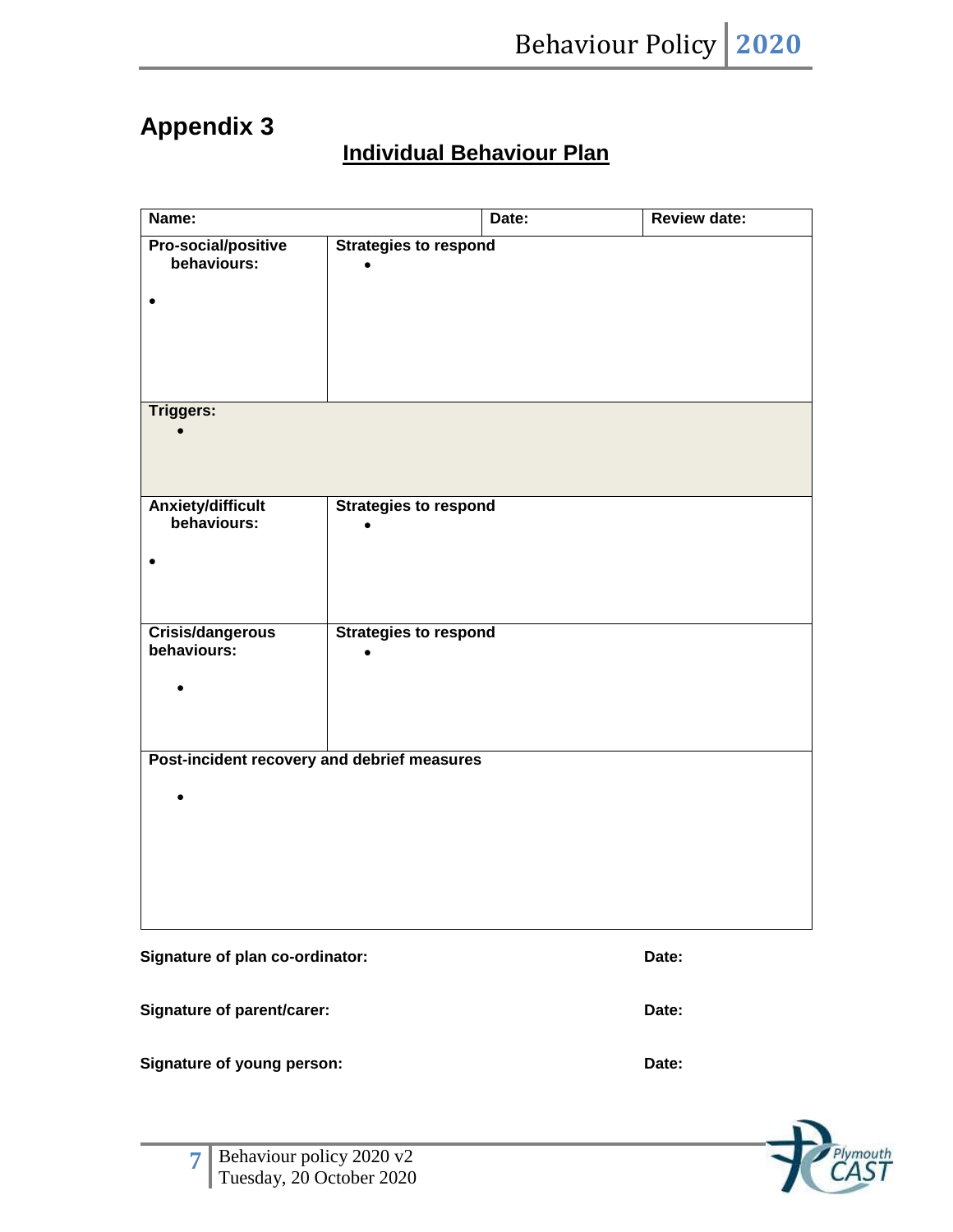# **Appendix 4 - Positive Handling Incident Report**

*IT IS A LEGAL REQUIREMENT THAT THE PARENT RECEIVES A COPY OF THIS REPORT AS SOON AS IS PRACTICABLE AFTER THE INCIDENT*

|           | Class | Date |
|-----------|-------|------|
|           |       |      |
| Location: |       |      |

What led up to incident?

What steps did you take to de-escalate situation (tick all which apply)?

| Give time      | Clear<br>instruction | Give a count                                 | Instruct<br>other<br><b>Pupils</b> | Remove<br>stimulus |  |
|----------------|----------------------|----------------------------------------------|------------------------------------|--------------------|--|
| Give<br>space  | <b>Distraction</b>   | <b>State</b><br>alternatives<br>consequences | Praise<br>partial<br>compliance    | Time out           |  |
| Talk<br>calmly | Reassure/remind      | Other<br>staff<br>intervene                  | Repeat<br>request                  | Other<br>(state)   |  |

Brief factual summary of what exactly happened?

Start time \_\_\_\_\_\_\_\_ End time \_\_\_\_\_\_\_\_\_\_\_\_\_



**8**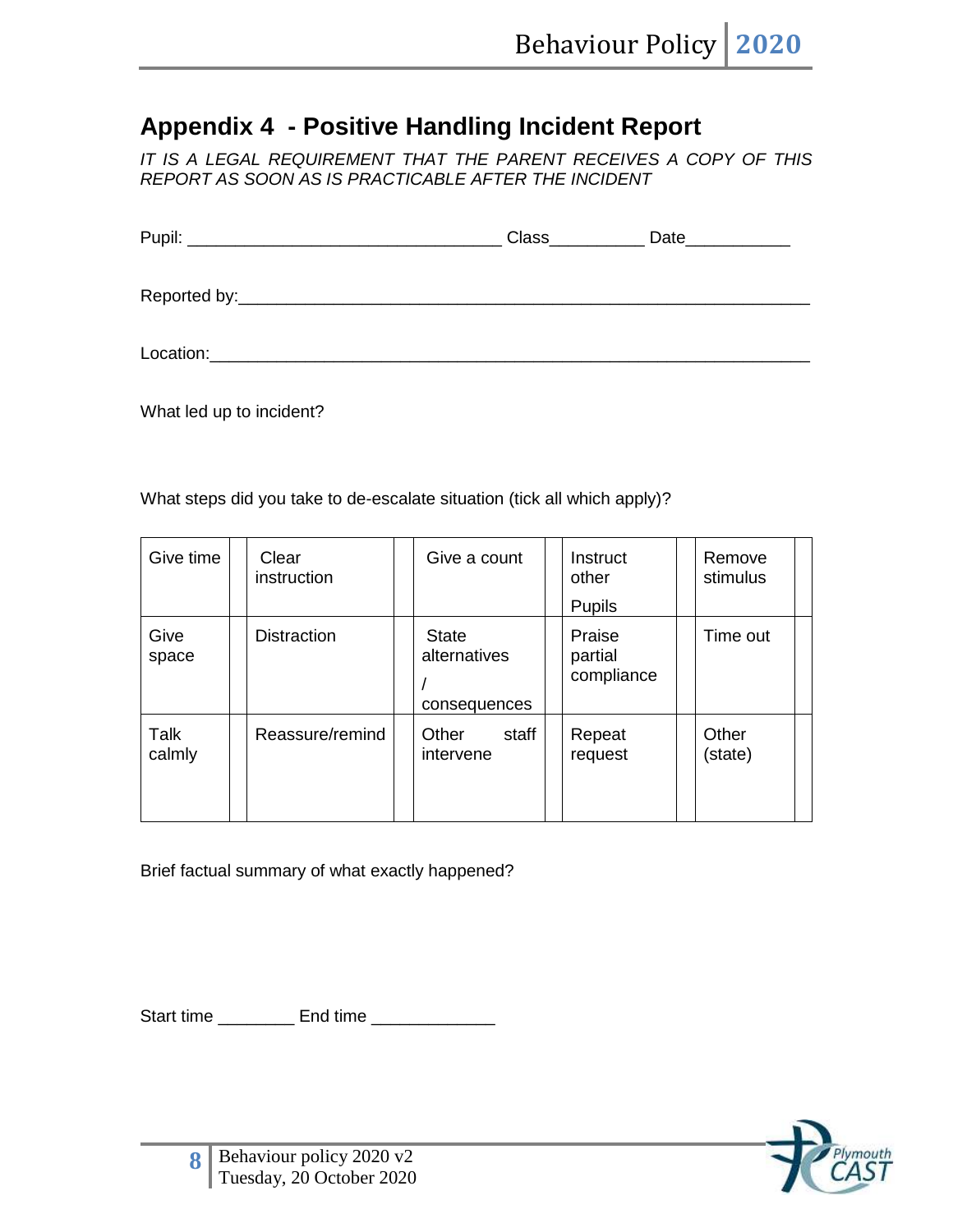Reasons for intervention:

| injury<br>Actual<br>to<br>themselves.<br>Give details:                | Potential<br>injury<br>to<br>themselves                | Attempting to leave<br>site |
|-----------------------------------------------------------------------|--------------------------------------------------------|-----------------------------|
| injury<br>Actual<br>to<br>staff/staff/another pupil.<br>Give details: | injury<br>Potential<br>to<br>staff/staff/another pupil | Other (state)               |
| Actual<br>damage<br>to<br>property.<br>Give details:                  | Potential<br>damage<br>to<br>property                  | Other (state)               |

Why was it in the child's best interest to intervene?

Positive handling strategies used:

| Lap over | Safe     | Safe      | Safe       |
|----------|----------|-----------|------------|
|          | wrist    | wrist     | double     |
|          | hold     | hand hold | wrist hold |
| Sitting  | Kneeling | Standing  | Shield     |

Length of contact \_\_\_\_\_\_\_\_\_\_\_\_\_\_\_\_\_\_\_\_\_\_

Adults involved **Adults** involved

Other people present \_\_\_\_\_\_\_\_\_\_\_\_\_\_\_\_\_\_\_\_\_\_\_\_\_\_\_\_\_\_\_\_\_\_\_\_\_\_\_\_\_\_\_\_

Pupil debrief: Y/N Staff debrief: Y/N

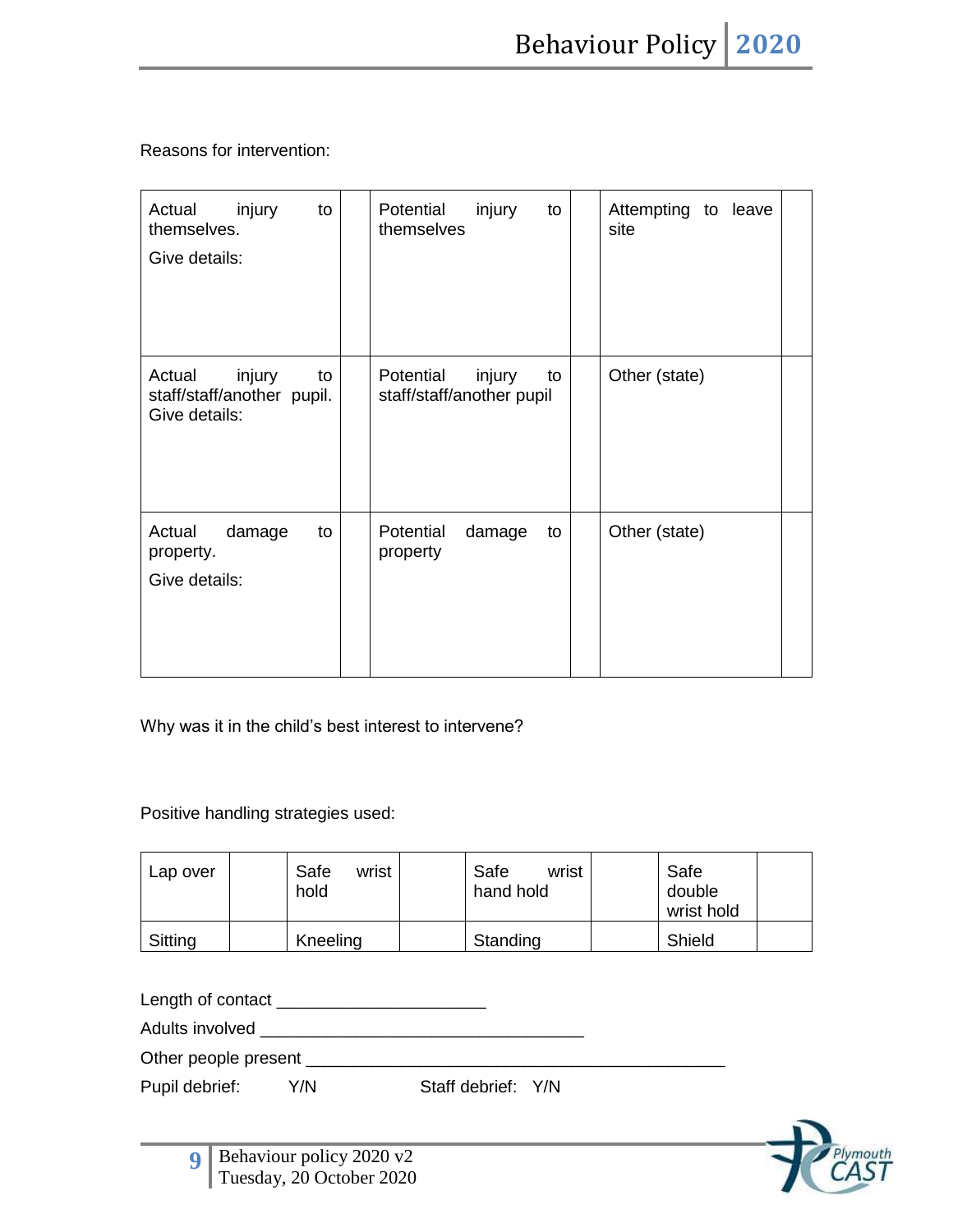| Parent informed: Copy of this report (legal requirement) |       |        |                                                                                                                                                                                                                                |
|----------------------------------------------------------|-------|--------|--------------------------------------------------------------------------------------------------------------------------------------------------------------------------------------------------------------------------------|
| Plus:                                                    | Phone | Verbal | Letter                                                                                                                                                                                                                         |
| Any other relevant action taken afterwards?              |       |        |                                                                                                                                                                                                                                |
|                                                          |       |        |                                                                                                                                                                                                                                |
| Signed:                                                  |       |        |                                                                                                                                                                                                                                |
|                                                          |       |        | Other adults involved a state of the state of the state of the state of the state of the state of the state of the state of the state of the state of the state of the state of the state of the state of the state of the sta |
|                                                          |       |        |                                                                                                                                                                                                                                |
|                                                          |       |        | Headteacher Manual Manual Manual Manual Manual Manual Manual Manual Manual Manual Manual Manual Manual Manual                                                                                                                  |
| Date:                                                    |       |        |                                                                                                                                                                                                                                |

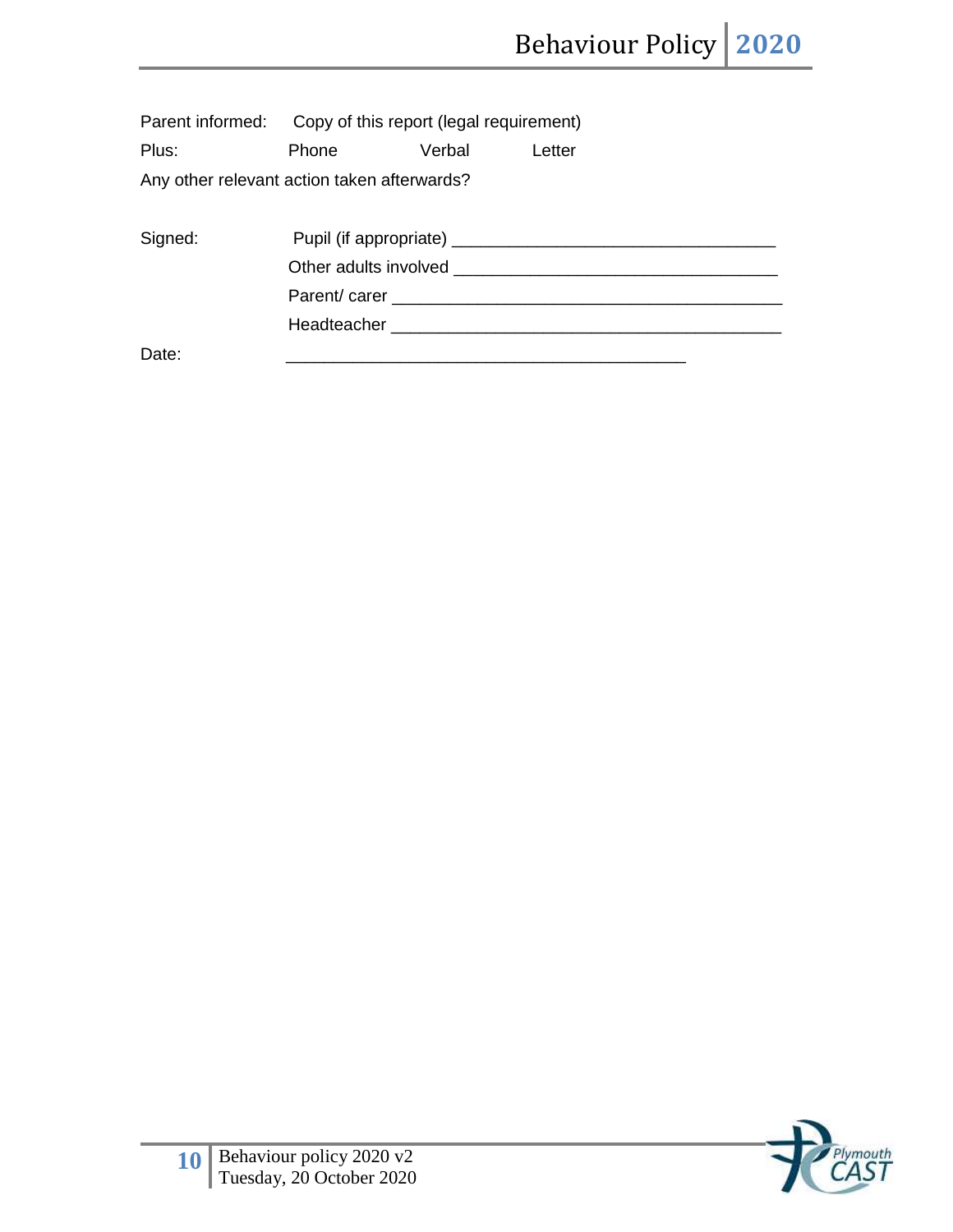# **Appendix 5- Anti Bullying**

#### **Statutory duty of schools**

Head teachers have a legal duty to draw up procedures to prevent bullying among pupils and to bring these procedures to the attention of staff, parents / carers, and pupils.

The aim of the anti-bullying policy is to ensure that pupils learn in a supportive, caring, and safe environment without fear of being bullied. Bullying is anti-social behaviour and affects everyone; it is unacceptable and will not be tolerated. Only when all issues of bullying are addressed will pupils be able to fully benefit from the opportunities available at schools.

Bullying is defined as the persistent, intentional harming of one person or group by another person or group, where the relationship involves an imbalance of power. Bullying is, therefore:

- Deliberately hurtful
- Repeated, often over a period
- Difficult to defend against

Bullying can include:

- Physical (hitting, kicking, theft)
- Emotional (being unfriendly, excluding, tormenting)
- Racial (racial taunts, graffiti, gestures)
- Sexual (explicit sexual remarks, age inappropriate comments, inappropriate touching)
- Direct or indirect verbal (name calling, sarcasm, spreading rumours, teasing)
- Online (through social media, networking sites, messaging apps, gaming sites)

Pupils who are being bullied may show changes in behaviour, such as becoming shy and nervous, feigning illness, taking unusual absences, or clinging to adults. There may be evidence of changes in work patterns, lacking concentration or truanting from school.

Schools' teaching and support staff must be alert to the signs of bullying and act promptly and firmly against it in accordance with school policy. Within the curriculum the school will raise the awareness of the nature of bullying through inclusion in PSHE, circle time, assemblies, and subject areas, as appropriate, to eradicate such behaviour.

#### **Implementation**

*School*

The following steps will be taken when dealing with incidents:

- If bullying is suspected or reported, the incident will be acted upon immediately by the member of staff who has been approached
- A clear account of the incident will be recorded and given to the class teacher (see attached form)
- The class teacher will interview all concerned and will complete the incident form
- **The head teacher will be kept informed and if the behaviour persists she will take a lead in the** process from that point onwards
- Parents / carers will be kept informed by the Head teacher
- Support (e.g. counselling, circle time) will be put in place for all concerned following consultation with all parties involved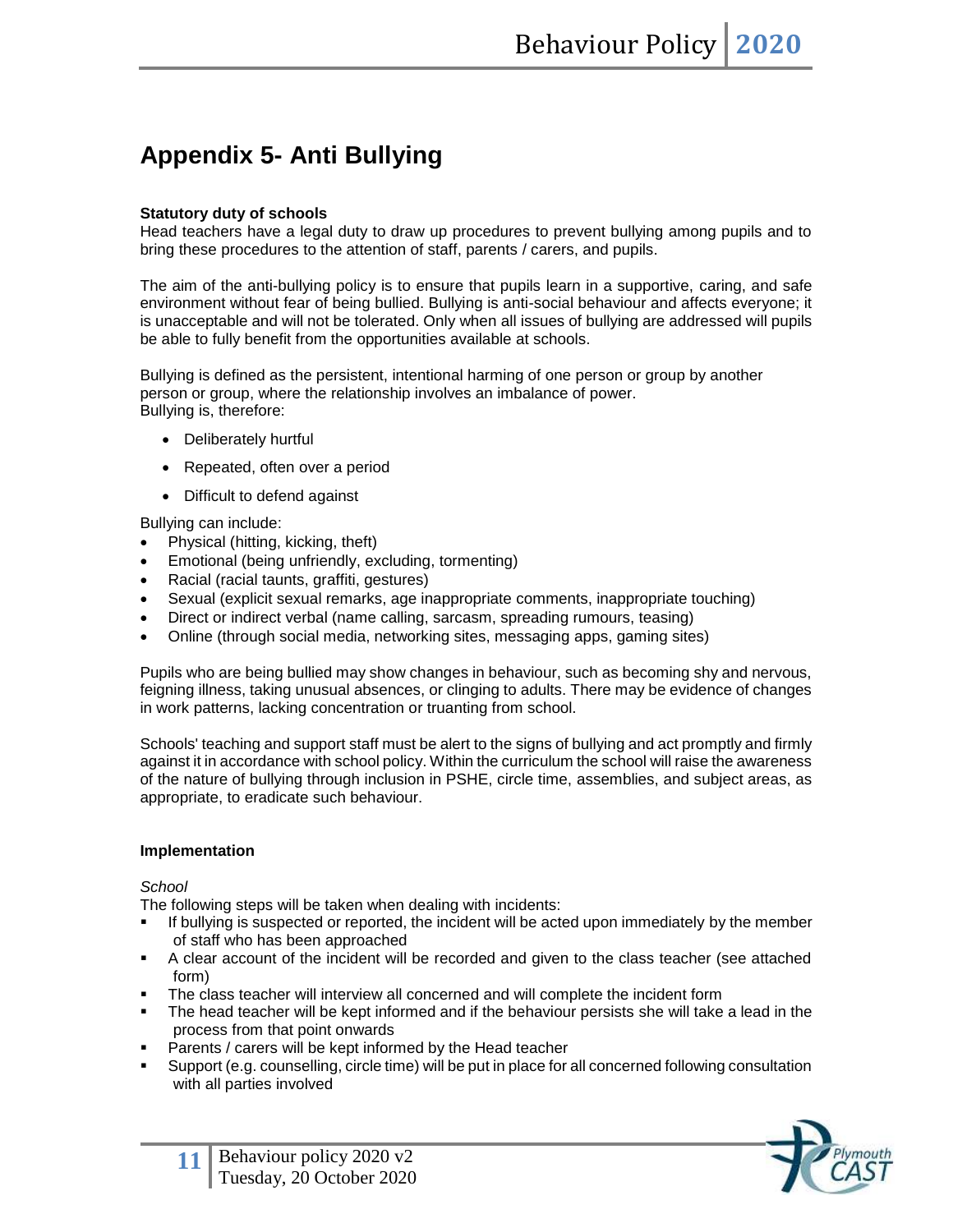#### *Pupils*

Pupils who have been bullied will be supported by:

- Offering an immediate opportunity to discuss the experience with their class teacher / member of staff of their choice
- Parents or carers being kept informed
- **Reassuring the pupil that the matter is being dealt with and taken seriously.**
- **•** Offering continuous support
- **Restoring self-esteem and confidence**

Pupils who have bullied will be helped by:

- Discussing what happened
- Discovering why the pupil became involved
- **Establishing the wrong doing and need to change**
- **Informing parents or carers to help change the attitude of the pupil**

The following sanctions can be taken:

- Exclusion from certain areas of school premises or activities (internal exclusion)
- **Fixed-term exclusion**
- **Permanent exclusion**

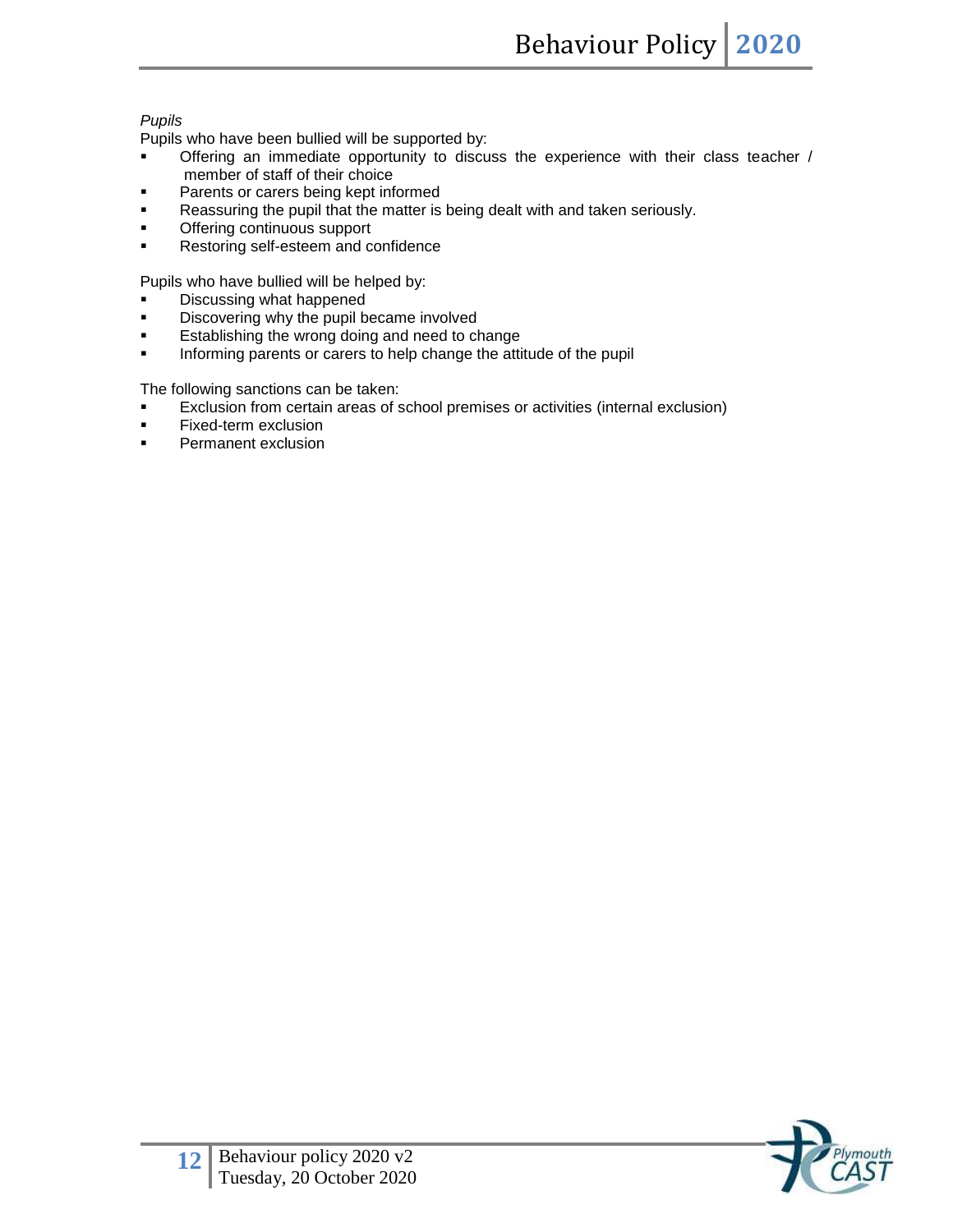

### **Children's Anti-Bullying Policy s (reviewed by St Mary's School Council)**

We want every child in the school to feel happy. It does not matter who they are, they need to feel that school is a safe place to be.

#### **What is bullying?**

Bullying is deliberately hurting someone's feelings or physically hurting someone. This goes on week after week, constantly.

#### **What sorts of bullying are there?**

Physical – hurting someone's body.

Emotional – hurting someone's feelings.

#### *Some examples of physical bullying:*

| Kicking                   | Smacking   |
|---------------------------|------------|
| Punching                  | Slapping   |
| Pushing                   | Scratching |
| Chinese burn              | Tripping   |
| Throwing things           | Pinching   |
| Stamping on people's feet | Biting     |

#### *Some examples of emotional bullying:*

Making fun of someone's family

Telling tales

Name calling

Sending nasty messages

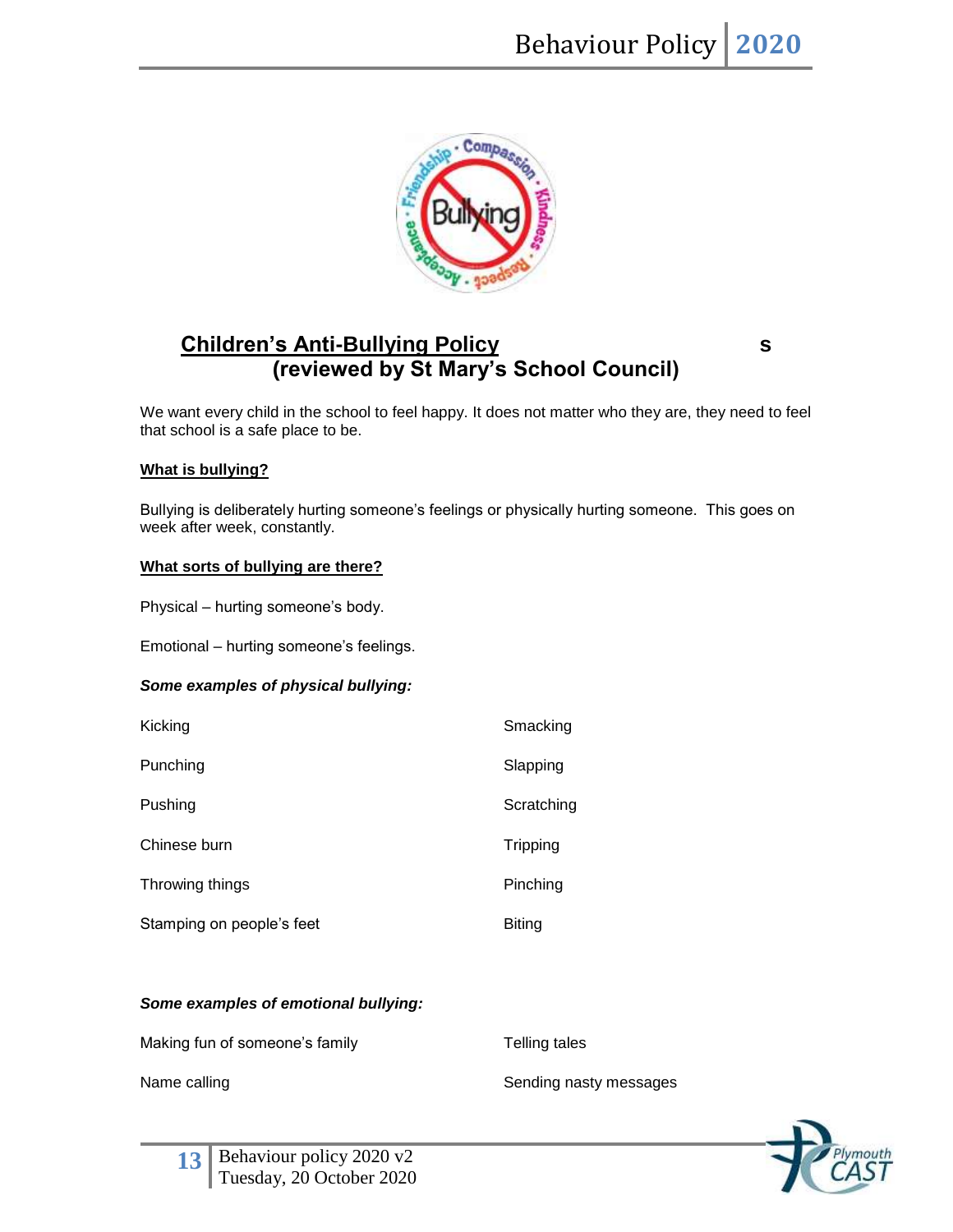# Behaviour Policy **2020**

| Online bullying                   | Making fun of someone's clothes |
|-----------------------------------|---------------------------------|
| <b>Starting rumours</b>           | Being ignored on purpose        |
| Continually pointing out mistakes | Talking behind someone's back   |
| Being shouted out in your face    | Ganging up on someone           |
| Giving someone nasty looks        | Continuous 'spying' on someone  |

#### **What might make someone bully someone else?**

They think they look tough.

They think they're powerful.

They may have been bullied themselves.

They may be jealous.

They may feel upset or angry.

They may want to impress everyone.

#### **What sort of person could become a victim of bullying?**

Anyone could become a victim of bullying – it is not their fault

#### **How do you think a victim feels?**

| $\mathbf{III}$    | Tearful                        |
|-------------------|--------------------------------|
| Lonely            | Empty                          |
| Like no one cares | Scared                         |
| Embarrassed       | Angry or wants revenge         |
| Depressed         | Doesn't want to come to school |

Unsafe

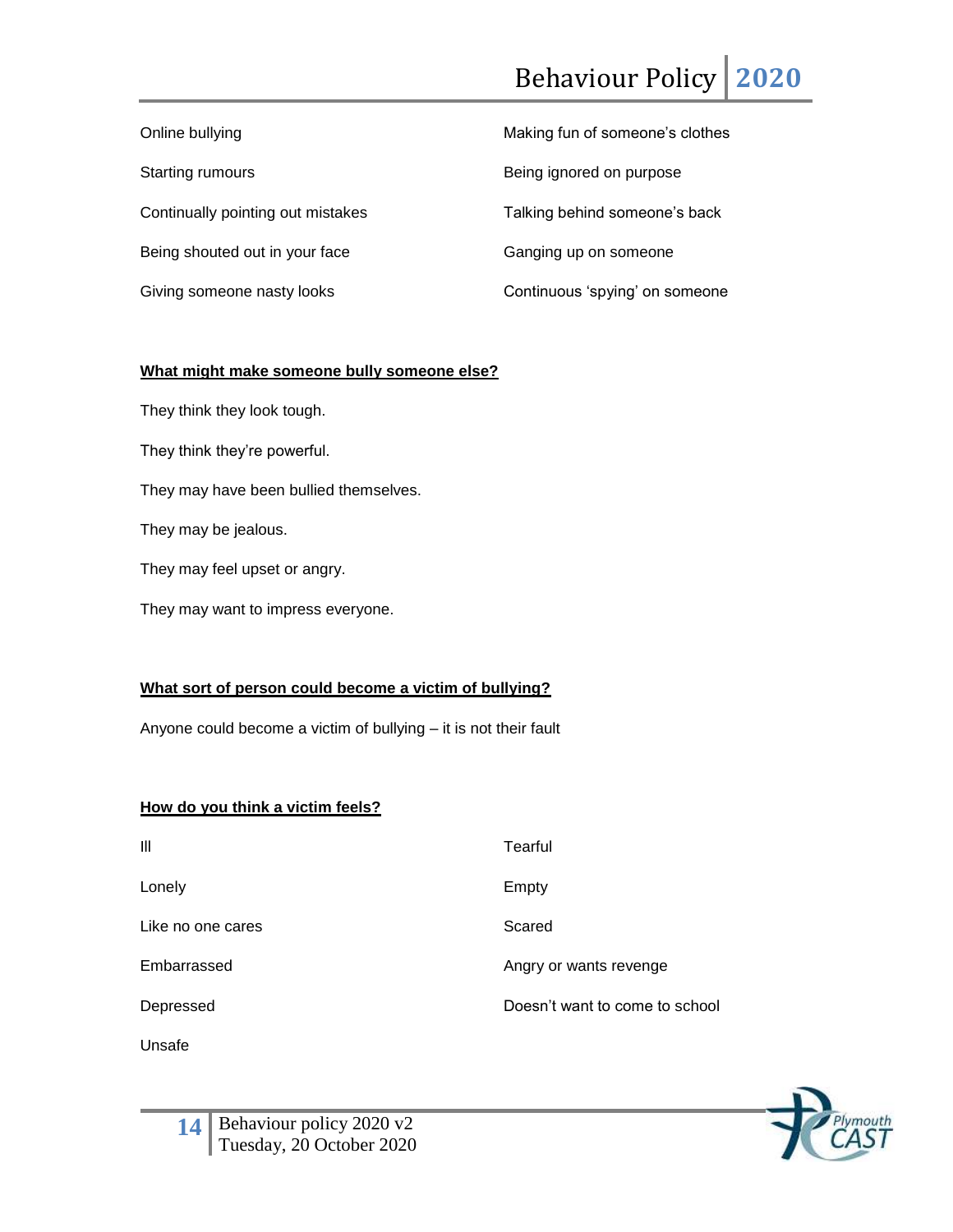#### **So…what do we do about it?**



#### **TELL SOMEONE!**

**In this school we want you to tell someone – never keep it a secret.** 

**You could tell:**

An adult

A friend

A buddy or peer mediator

A school councillor

A prefect

Someone who you trust

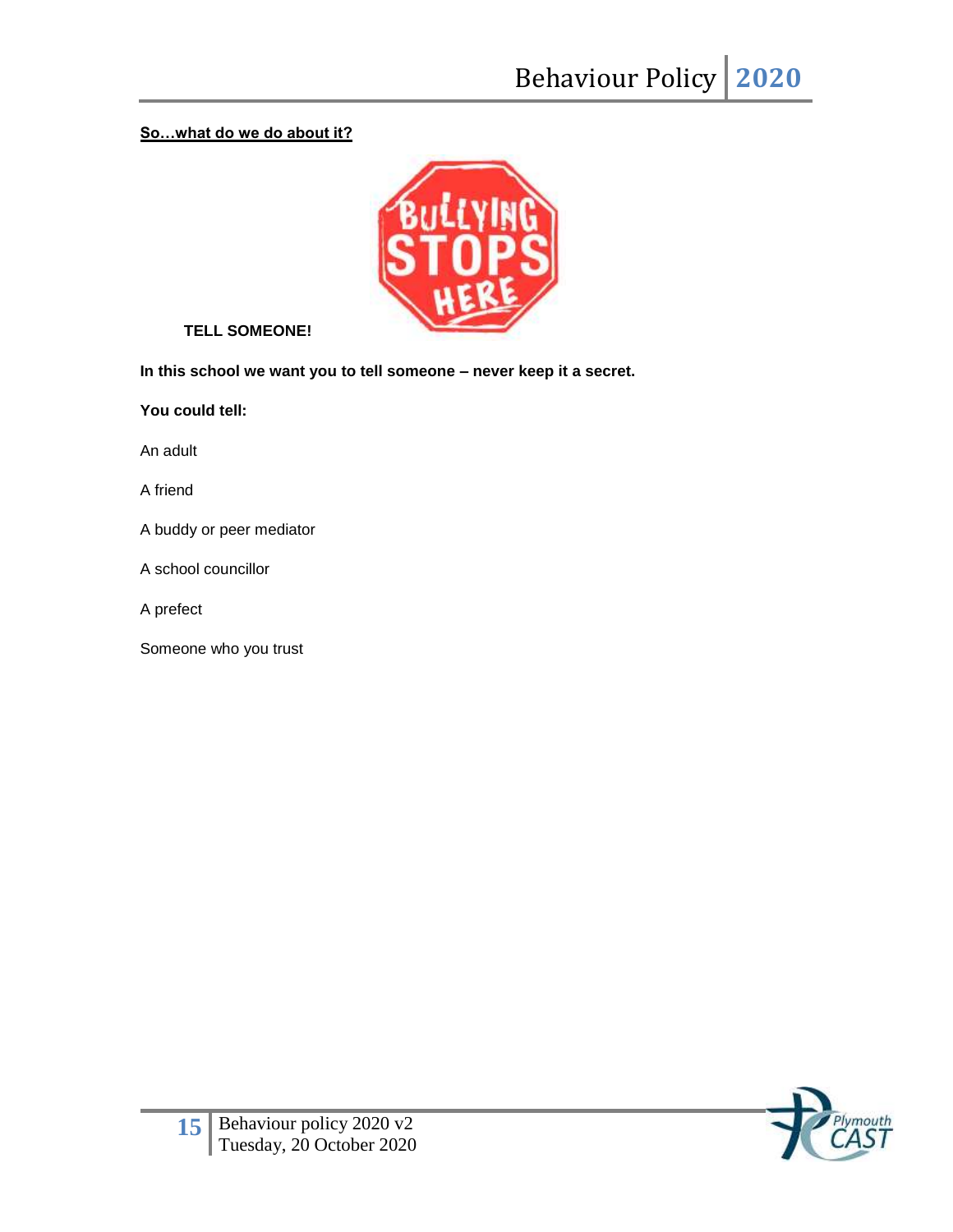Every child in the school should be able to name the person they would talk to if they were being bullied. Once they have spoken to that person, they will tell the head teacher.

The Head teacher will:

- 1. Talk to the person who is being bullied to find out what has happened. They will be offered help and support so that they feel safe and know that the bullying will stop.
- 2. Talk to any witnesses and write down what is said.
- 3. Talk to the class teacher.
- 4. Talk to the person who has been bullying to find out what happened. They will be asked to talk about why they have been bullying and given some help them to stop.
- 5. Parents/carers of the person being bullied and the person who has been bullying, will be spoken to by the head teacher.
- 6. The head teacher will talk to those involved a week later to make sure that the bullying has stopped.

If the bullying is still carrying on, then the parents/ carers of the person who has been bullying will be asked to come into school for a further meeting and a plan will be made to make sure that the bullying stops.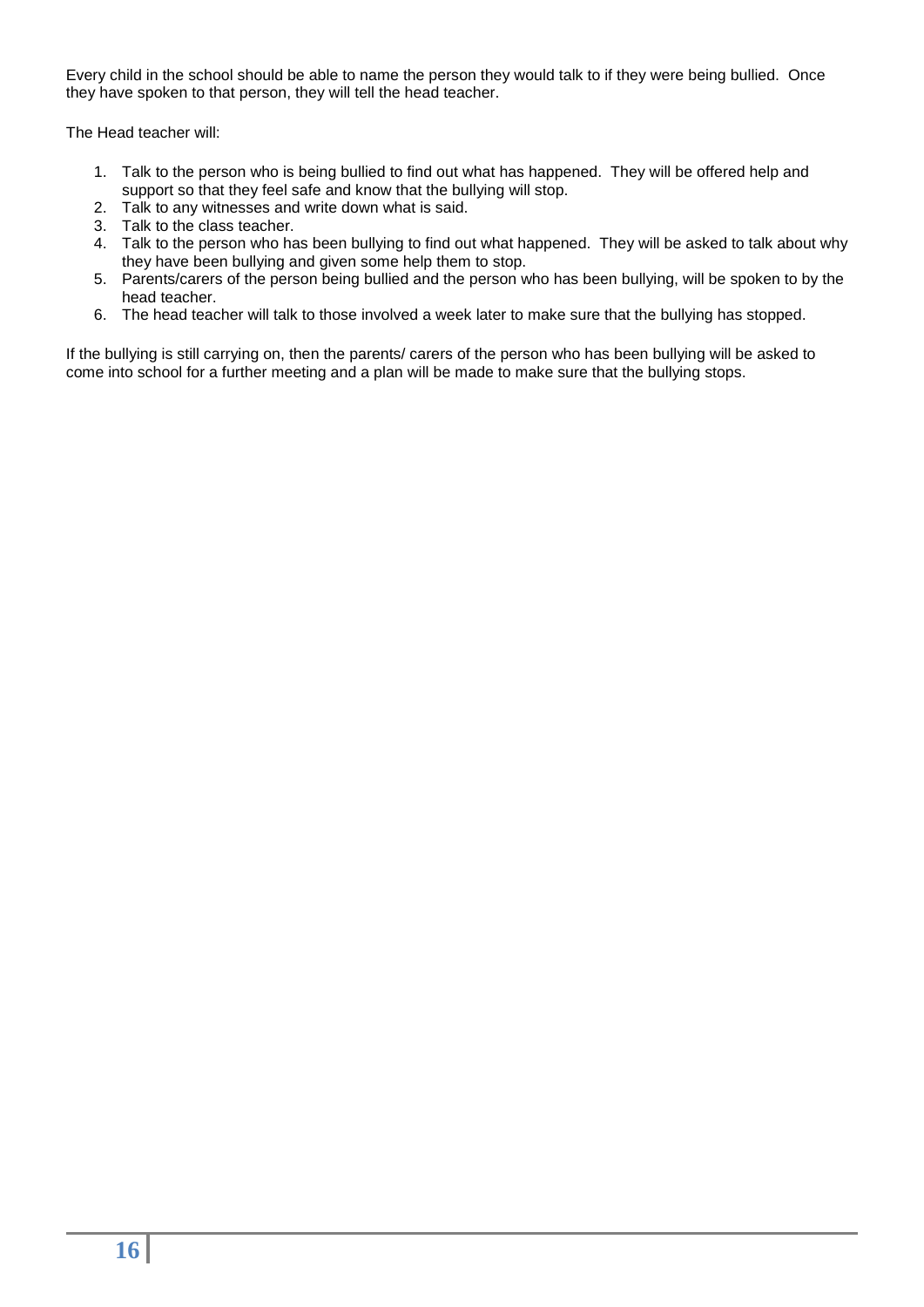# Report Form for Bullying Incidents

#### EXAMPLES OF BULLYING INCIDENTS

- Refusal to co-operate with others Remarks or jokes
	-
	- Assault **Name-calling Name-calling**
- **Graffiti**

#### **NB This is not an exhaustive list.**

This form should be used by a student, or member of staff with pastoral responsibility on behalf of a student, to report any bullying incidents including any that are directed at her/him on school/college premises or on journey to and from school by any member of the school community.

Its purpose is to provide information about bullying incidents that occur so that preventive action can be taken.

In cases of personal injury an accident form should also be completed.

Students for whom English is an additional language may complete the form in their own language and must be given help with translation.

#### **PUPIL/STUDENT (to fill in this side of form, with help if necessary)**

Forename and Surname

School/College

#### **ALLEGED ASSAILANT(S) OR PERPETRATORS (Please tick appropriate boxes)**

| Member of school staff | Visitor         |  |
|------------------------|-----------------|--|
| Pupil                  | Student teacher |  |
| Intruder               | Parent/carer    |  |
| Other:                 |                 |  |
| Name (s):              |                 |  |

Note: The identity of the assailant/victim is not needed for the report, but the school must keep a record of the name or have a description of the person involved which may be required in the event of court proceedings.

#### **To be filled in by investigating staff:**

| School/College<br>School/College Address      |                      |                               |  |
|-----------------------------------------------|----------------------|-------------------------------|--|
| DESCRIPTION OF BULLYING (tick all that apply) |                      |                               |  |
| Verbal                                        | Being excluded       | Sexual harassment             |  |
| Physical                                      | Incitement of others | Disability related harassment |  |
| Graffiti                                      | Threat with a weapon | Other (state below):          |  |
| Date of reporting:<br>Time:<br>Location:      |                      |                               |  |
|                                               |                      |                               |  |